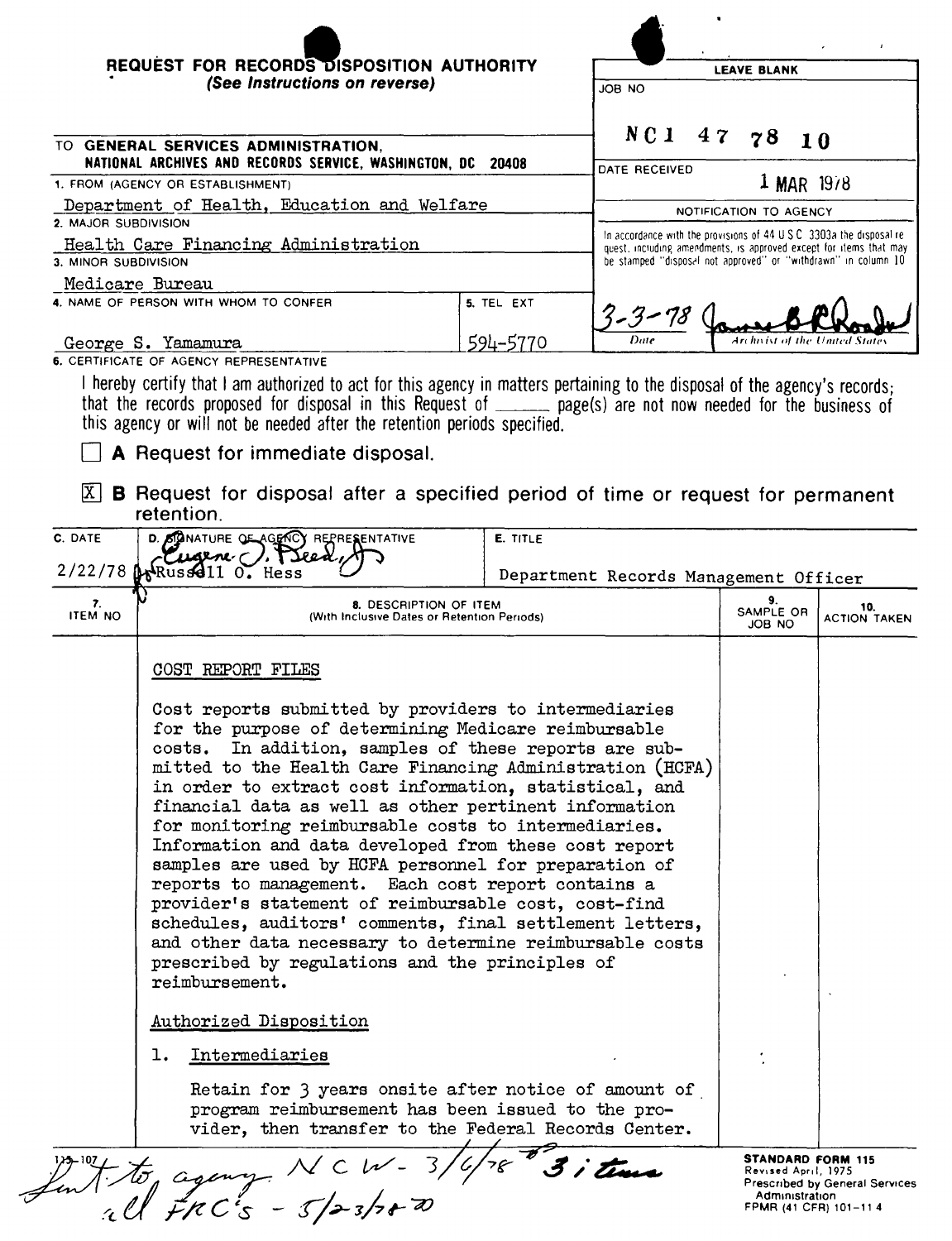



## General Instructions:

Use Standard Form 115 (obtainable from supply depots of the Federal Supply Service. General Services Administration) and the continuation sheet Standard Form 115a (obtainable from the Records Disposition Division. Office of Federal Records Centers. National Archives and Records Service. Washington. D.C. 20408) to obtain authority to dispose of records or to request permanent retention of records. Detach the fifth copy from the set and keep as your reference copy. Submit the first four copies of the set to the National Archives and Records Service. One copy will be returned to the agency as notification of items that are authorized for disposal. Items withdrawn or not approved for disposal will be so marked. Each SF J Frequiring Comptroller General concurrence must be accompanied by a notification of approval from GAO.

**•** 

## *Specific Instructions:*

*Entries I.* 2, *and* 3 should show what agency has custody of the records that are identified on the form. and should contain the name of the department or independent agency. and its major and minor subdivisions.

*Entries* 4 *and* 5 should help identify and locate the person to whom inquiries regarding the records should be directed.

*Entry* 6 should be signed and dated on the four copies by the agency representative. The number of pages involved in the request should be inserted.

Box A should be checked if the records may be disposed of immediately. Box B should be checked if continuing disposal authority is requested or if permanent retention is requested. Only one box may be checked.

*Entry* 7 should contain the numbers of the items of records identified on the form in sequence. i.e.. 1.2.3.4. etc.

*Entrv* 8 should show what records are proposed for disposal.

Center headings should indicate what office's records are involved if all records described on the form are not those of the same office or if they are records created by another office or agency.

An identification should be provided of the types of records involved if they are other than textural records. for example. if they are photographic records. sound recordings. or cartographic records.

An itemization and accurate identification should be provided of the series of records that are proposed for disposal or retention. Each series should comprise the largest practical grouping of separately organized and logically related materials that can be treated as a single unit for purposes of disposal. Component parts of a series may be listed separately if numbered consecutively as Ia. 1b. etc., under the general series entry.

A statement should be provided showing when disposal is tu be made of the records. thus:

If immediate disposal is requested of past accumulations of records. the inclusive dates during which the records were produced should be stated.

If continuing disposal is requested for records that have accumulated or will continue to accumulate. the retention period may be expressed in terms of years. months. etc .. or in terms of future actions or events. A future action or event that is to determine the retention period must be objective and definite. If disposal of the records is contingent upon their being microfilmed. or otherwise reproduced or recorded on machine readable media. the retention period should read: "Until ascertained that reproduced copies or recordings have been made in accordance with GSA regulations and are adequate substitutes for the paper records." Also. the provisions of  $\text{FPMR} \$ § 101-11.5 should be observed.

*Entry* 9 should be checked if samples are submitted for an item. However. samples of the records are not required unless they are requested by the NARS appraiser. If an item has been previously submitted, the relevant job and item number should be entered.

*Entry 10* should be left blank.

 $\left($ ć Medicare Bureau  $\epsilon$ ords M fi  $\mathbf{r}$  $\mathcal{C}$ .,' '-